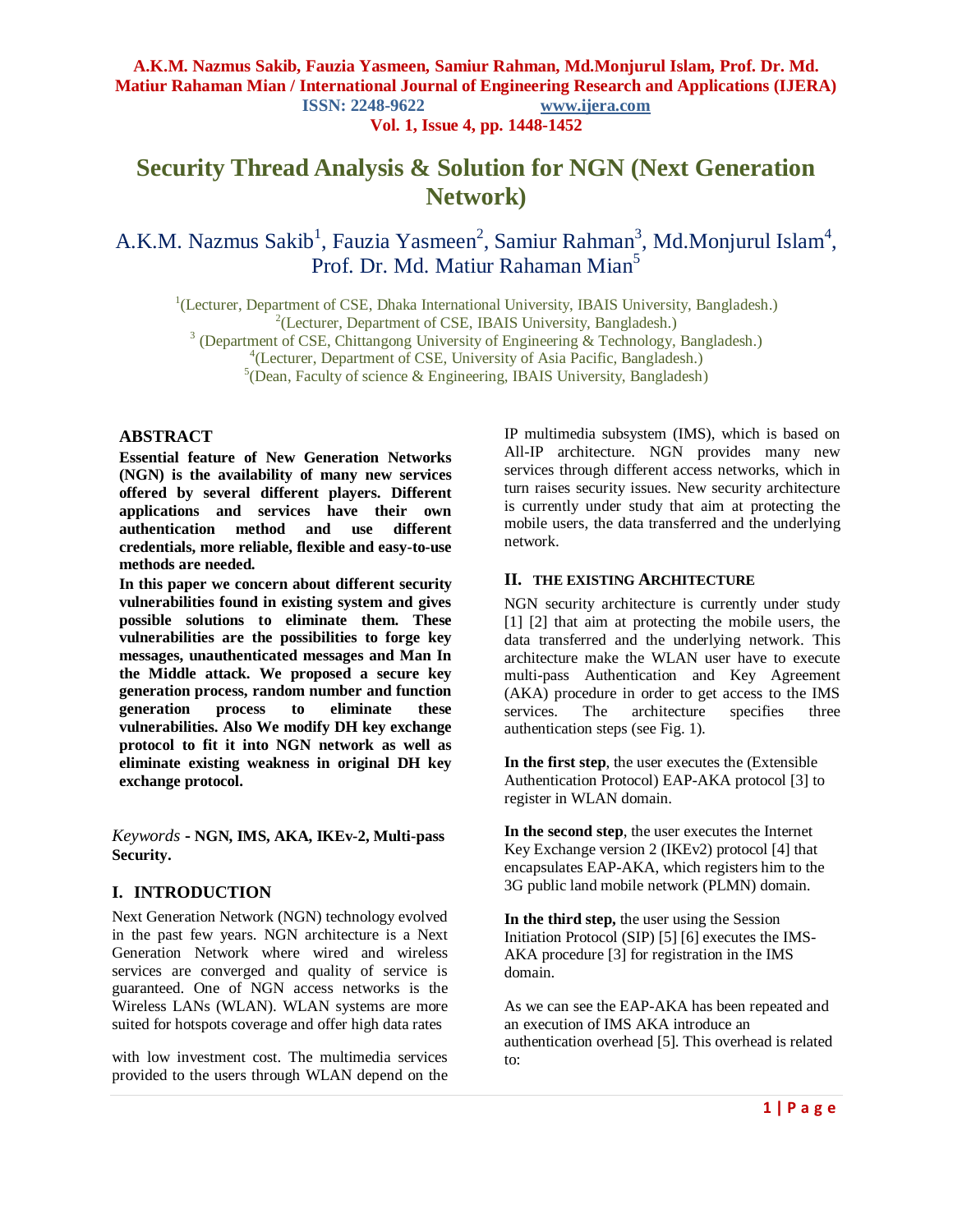**Vol. 1, Issue 4, pp. 1448-1452**

(a) The exchange of messages that cause delays in users' authentication (i.e., especially in cases that the users are located away from their home network) and consumes radio resources and



Fig. 1 Multi-pass AKA procedure for IMS service

(b) The computational processing that will consume the limited energy and computational resources at the mobile devices. Therefore, the aforementioned multipass AKA procedure deteriorates the overall system performance and may impact negatively on the quality of service offered to the end-users.

## **III. SECURITY THREAD OF EXISTING SYSTEM**

The main drawback of this authentication procedure is that it is vulnerable to Denial of Service attacks & Man-In-The-Middle attack. An adversary could simply send false authentication messages that the WLAN has to forward to the 3G PLMN causing overflow. To remove this vulnerability requires a secure authentication process between user and PDG (Hashed based or etc).

## **IV. SOLUTION**

## **Shared Key Generation Process:**



Fig. 2 Generation of symmetric key to Encrypt Management message

# **For Secure Key Generation (MK, MSK):**

DH key agreement [4] is a key management method to share an encryption key with global variables known as prime number 'P' and 'G', 'G' is a primitive root of P. 'a' is the private key of MS, and 'b' is the private key of BS.

SS's public key is  $PKMS = G^{\wedge}a \text{ mod } P$ , and

BS's public key is  $PKBS = G^b \mod P$ .

The DH key exchange protocol is described as follows where both BS and MS exchange keys.

## **Man-in-the-middle Vulnerabilities:**

A man-in-the-middle [8] attack is one in which the attacker intercepts messages during the process of communication establishment or a public key exchange and then retransmits them, tampering the information [9] contained in the messages, so that the two original parties still appear to be communicating with each other.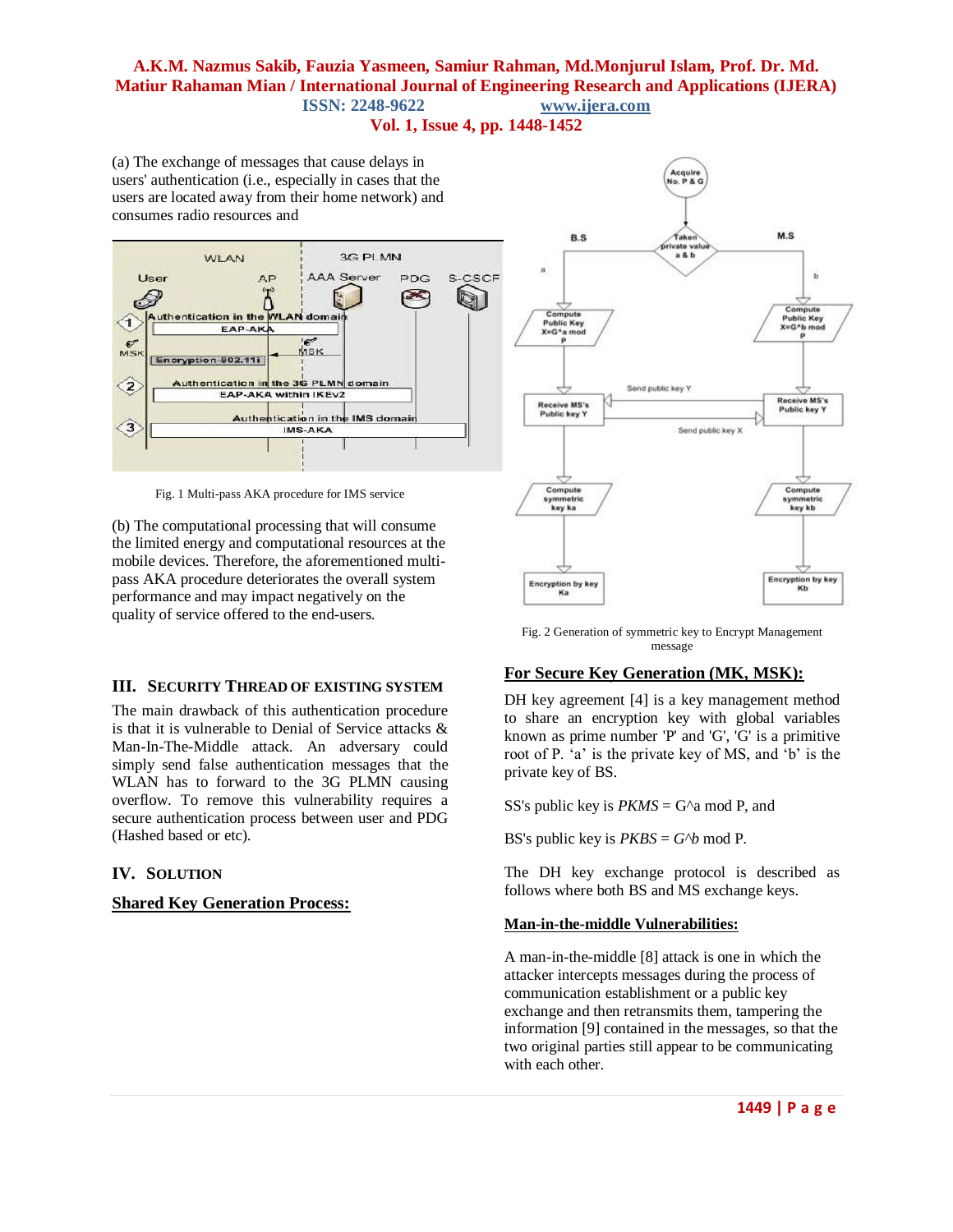## **Vol. 1, Issue 4, pp. 1448-1452**

In Diffie-Hellman key exchange process, it is possible to man-in-the-middle attack. Figure 3 illustrated this type of vulnerability in DH key exchange protocol.

In man-in-the-middle attack, a legitimate SS sends its public key to an adversary. This adversary acts as a PDG to a legitimate SS. It also acts as a SS to a legitimate PDG. This way, it can exchange its public key to both SS and PDG. A legitimate SS and adversary exchange keys and both generate the same symmetric key for encryption and evil SS uses this key to communicate with the SS but it also generate another symmetric key to communicate with legitimate PDG. When traffic received from legitimate SS, the evil SS just decrypt the message by the symmetric key generated by DH key exchange protocol and listen the message and finally, again encrypt the message by the symmetric key generated by DH key exchange protocol [7] between legitimate BS and evil SS and send to the legitimate BS.



Fig. 3 Man-In-The-Middle Attack

#### **Improvement of DH Protocol**

It is possible to overcome the man-in-the-middle vulnerability by using cryptographic solution.

Sealing functions. In this process every SS has an International Subscriber Station Identity (ISSI) [10] and a cryptographic function as a seal of legitimate SS. The security process is as follows:

**Step1:** SS alleges that it is a legitimate subscriber.

**Step2:** PDG sends a random number,  $R_{BS}$  as a challenge to SS.

**Step3:** SS calculates the value of the function for this random number and sends the value and its ISSI number to PDG.

**Step4:** SS sends a random number,  $R_{SS}$  as a challenge to PDG that it is a legitimate PDG.

**Step5:** PDG calculates the value of the function by this random number for the corresponding ISSI and sends to PDG.

**Step6:** Only the legitimate PDG knows the function which is used by the given ISSI but not the adversary.

So the adversary is not able to produce correct value for the given random number. Then SS checks adversary identity using the response that it receives, if the PDG is legitimate, the shared key is established and SS continues to communicate with PDG; otherwise, SS ceases the communication.

Suppose a SS"s ISSI number is: 0346AE2D and it consists the cryptographic function:

$$
f(x)=x^3 + x - 5
$$

Now, the initial communication will be as follows:

**Step1:** SS says that: "I am a legitimate subscriber".

**Step2:** Suppose, PDG sends a random number  $R_{PDG} =$ 3 to SS as challenge to SS.

**Step3:** SS calculate the value of  $f(x) = 25$ , and send the value as well as the ISSI number.

**Step4:** PDG also calculates the value of  $f(x)$  for the given ISSI number and finds that it is a legitimate SS.

**Step5:** Suppose, SS also sends a random number R<sub>MS</sub> =5 to PDG as a challenge to PDG.

**Step6:** PDG calculates the value of  $f(x) = 125$ , send to PDG.

**Step7:** SS verify the value and continue to communicate with PDG if the value of the cryptographic function matches with SS"s calculated value. Otherwise SS ceases the communication.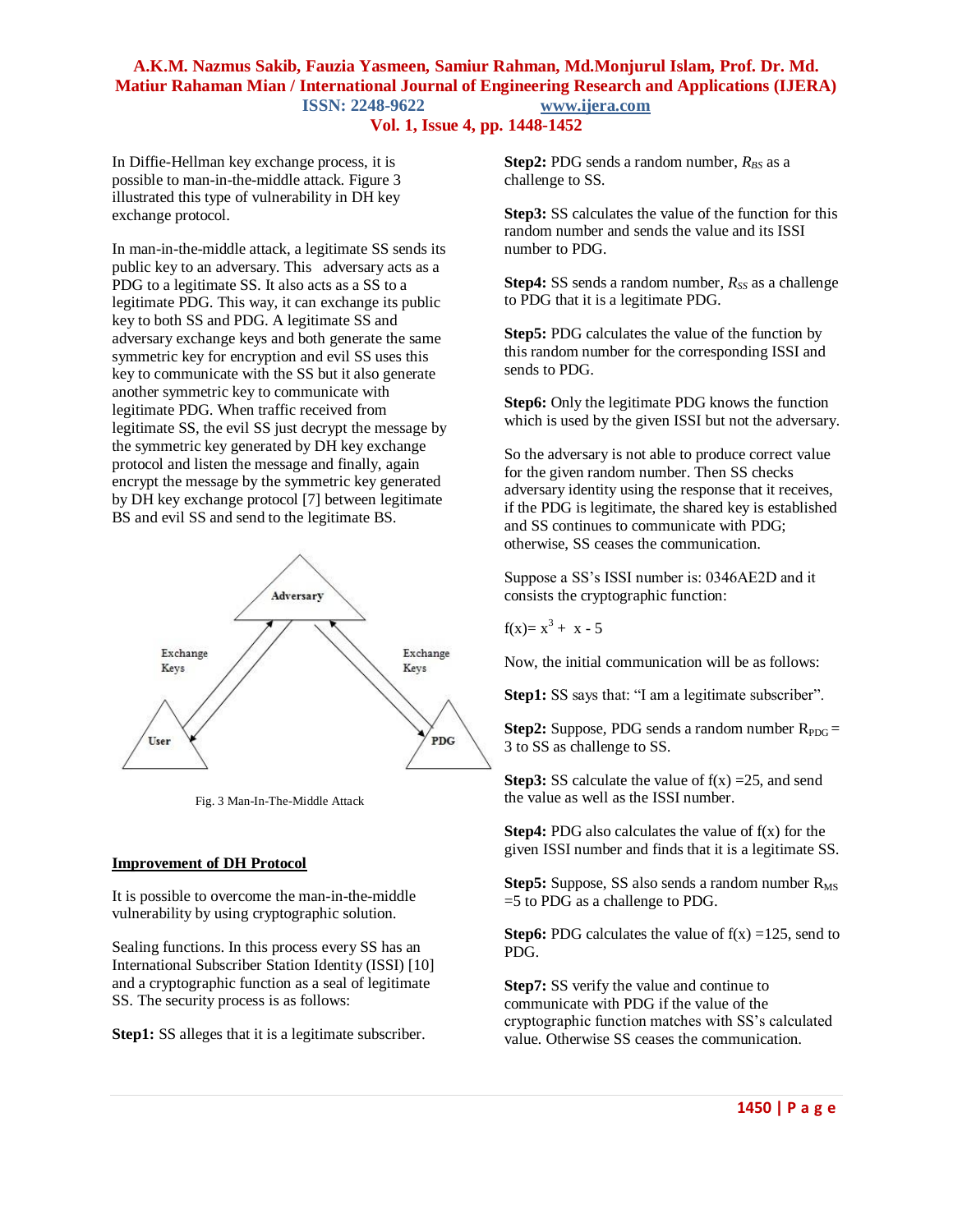**Vol. 1, Issue 4, pp. 1448-1452**

Afterward, both SS and PDG exchange their public key and generate a common key by DH algorithm for exchanging management information and other messages which verify the message authenticity and enhance system reliability that gives no information to attackers.

#### **Random Number Generation Process:**

Random number for both SS and PDG can be generated by using the system date of the SS and PDG. Although it is not difficult to generate random numbers for a PDG because there are a lot of numbers and keys have to process by the PDG, but very little scope for SS to generate random numbers. Initially, vendors have to define some of the random numbers for a SS and as well as a private number for key generation. Then random numbers will be generated by using the system date or using the given numbers.

**Process1:** Multiplication of the two numbers taken randomly from the given numbers.

**Process2:** Using system date where the random number will be the result of subtraction of the multiplication of current date and month from the year.

**Process3:** It is also possible to generate random numbers by multiplication the current hour, minutes and then subtracts from the result of process2 to generate unique random number every times.

## **Function Generation Process:**

To use function as a seal or mark of an authenticate SS [4]; a process must be needed to generate unique functions for a large numbers of SS under each vendor. Although, there are infinite numbers of functions but it must be assigned in a systematic way to ensure that each SS gets a unique function. A systematic way of generating functions for 10,000 SSs is described as follows:

Suppose a vendor wants to assign such functions to 10,000 SSs. For that the vendor makes a table for functions which consists  $C = 5$  columns and each column has  $R = 100$  functions of same characteristics.

TABLE I

| Polynomial<br>Function | Log Function            | Trigonometric<br>Function       | Exponential<br>Function          |
|------------------------|-------------------------|---------------------------------|----------------------------------|
| $X^{12} + 3X$          | $Log2X-33X$             | Cos5X/2                         | $e^{5X + 44}$                    |
| $190X + 1/X$           | $2X^{11} + Log X$       | $Sin2X - 21X$                   | $e^{X}+e^{1/X}$                  |
| $X^3/5X$               | $X^3/123Log2$           | Tan33X- $X^2$                   | $e^{44X + 177}$                  |
| $44/X^{12}$            | $Log4X-230$             | $2\text{Sin}X$<br>$+33$ Tan $X$ | $1/e^{x}$                        |
| $X^2$<br>$1X + 55X$    | $3 +$ LogX <sup>2</sup> | $\text{CotX} - \text{Sec2X}$    | $\mathrm{e}^{\mathrm{\sqrt{x}}}$ |

So there are total  $(C \times R)$  =50 functions in the table. Now, the vendor will assign a function to a SS by combining two functions of two columns. So, there are total  $\mathbb{R}^2 \times \{C$  (C-1) $\}/$  2 =100,000 numbers of possible functions are available to use. This process is explained in the following example:

Here we see that, there are  $C = 4$  columns and  $R = 5$ rows in the table created by a vendor. Now the vendor can assign a sealing function to a SS by combining any of two columns. So the first sealing function will be  $F(X) = X^{12} + 3X + Log2X-33X$  and the second sealing function will be  $F(X) = X^{12} + 3X$  $+2X^{11} + \text{Log}X$ .

In this table there are  $R^2 \times \{C (C-1)\}/2 = 150$ functions available to assign. Now, a vendor just adds one column and one row to this table then there are 360 unique functions will be available to use which is more than the double of the previous value.

## **V. CONCLUSION**

NGN architecture is in the environment of network convergence, requirements on openness increase network scales, complexity and potential security problems. Focused on architectures of NGN service provision, this paper discusses existing vulnerabilities. We investigate various vulnerabilities in mobile NGN network and give possible solution to eliminate them. We modify DH protocol to fit mobile NGN we propose DH key exchange protocol to enhance the security level by using random number and function generation process.